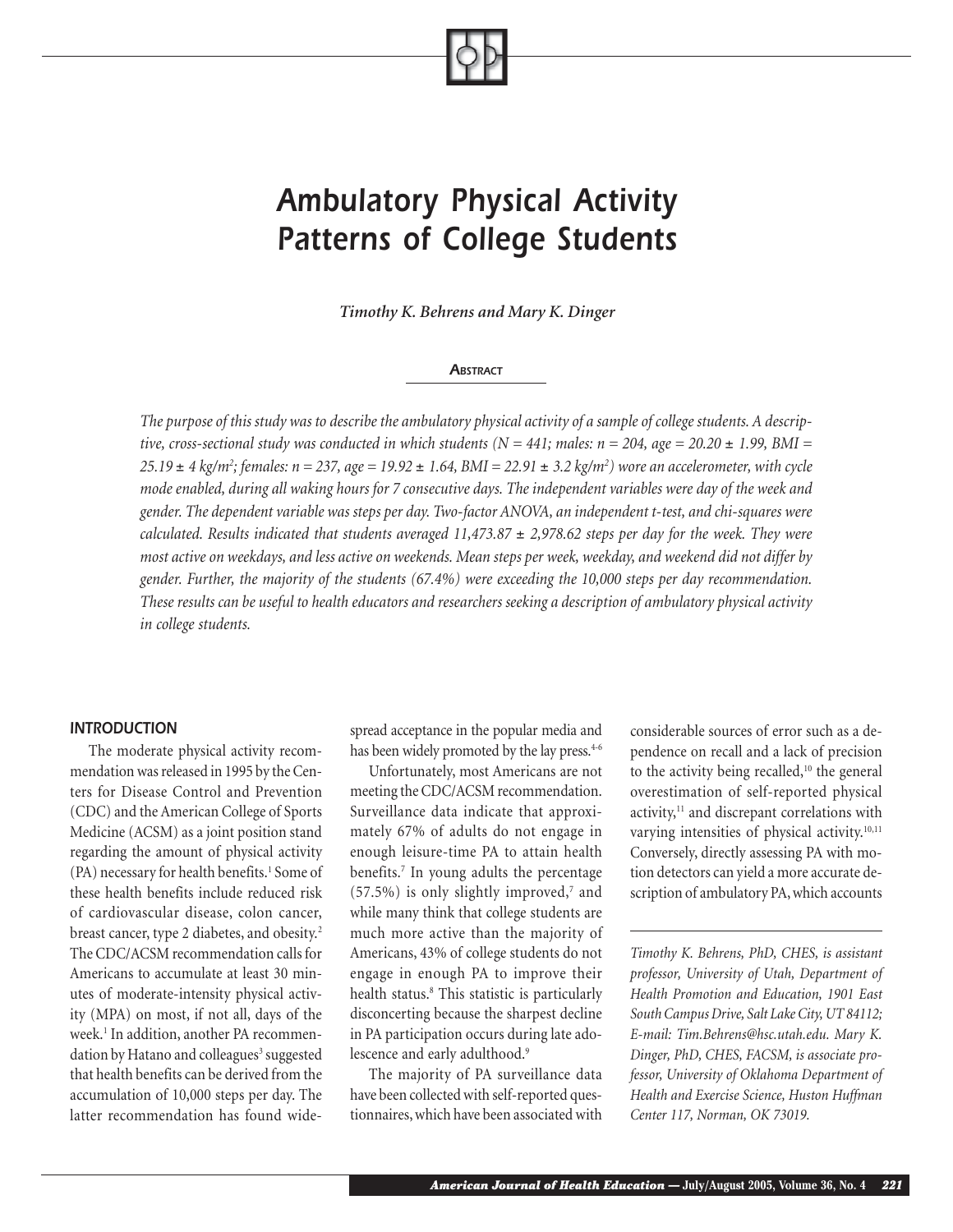for the great majority of all PA.12, 13

With regards to those meeting the popular 10,000 steps per day recommendation, the literature is fragmented at best. Current evidence suggests that the accumulation of 10,000 steps per day is indicative of an active individual most likely meeting the CDC/ACSM recommendation.14 However, to date, only a few large-scale studies have examined steps per day in different populations.15-17 Therefore, it is difficult to ascertain whether individuals in different populations are accumulating enough steps per day for health-related benefits. To our knowledge, there has been only one preliminary investigation of ambulatory (step) patterns in the college population, $18$  and it is unknown whether the PA patterns reported in that study are representative of a larger group of students. Therefore, the purpose of this study was to examine the ambulatory PA patterns of a large sample of college students.

# *METHODS*

## *Participant Recruitment*

Following approval by the institutional review board, undergraduate college students were recruited to participate in the study. The researchers used a variety of recruiting methods. Potential participants were recruited through announcements to large general education classes, flyers posted in high traffic areas around campus, advertisements placed in the student newspaper and website, and an informational table at the student union. In order to be eligible to participate in the study, students had to be 18–30 years old, enrolled in at least 12 academic hours, and could not be members of an intercollegiate athletic team due to the imposed PA of team members in their athletic pursuits. Eligible students who were interested in participating in the study were instructed to contact the researchers via telephone or email to schedule an appointment.

## *Research Design*

A cross-sectional, descriptive study was conducted. The independent variables were day of the week and gender. The dependent variable was number of steps per day. According to Baumgartner, Strong, and Hensley,<sup>19</sup> 377 subjects were needed to represent the undergraduate student population of approximately 20,000 (90% confidence, alpha  $= 0.05$ ).

# *Instrument*

The Manufacturing Technology Incorporated Actigraph Monitor Model 7164 (Ft. Walton Beach, FL) (Actigraph) is the accelerometer that was used to determine the number of steps that subjects accumulated throughout the day. The Actigraph is a single axis accelerometer that measures and records accelerations ranging in magnitude from 0.05 to 2 Gs. The Actigraph measures 2 x 1.6 x 0.6 inches and weighs 1.5 ounces.20 The Actigraph is initialized and downloaded using a reader interface that is connected to a serial port of a computer. The Actigraphs used in this study were calibrated by the manufacturer prior to the start of this study.

The validity of the Actigraph monitor has been well documented with Actigraph counts significantly correlated with energy expenditure<sup>21, 22</sup> and relative oxygen consumption<sup>21, 22</sup> during ambulatory activity. Additionally, research has indicated that the Actigraph accelerometer has acceptable reliability<sup>23</sup> (ICC = 0.80), and that when the device is worn for seven consecutive days PA and physical inactivity patterns can be provided with 90% reliability.<sup>24</sup>

When the cycle mode is activated, the Actigraph counts the number of cycles in the acceleration signal over a user-specified time period. When the Actigraph is worn at the waist, cycle counts approximate the number of steps taken during the time interval.<sup>20</sup> In recent studies,<sup>25, 26</sup> researchers found that cycle counts were highly representative of actual ambulatory PA and suggested that the Actigraph be used as the criterion measure when assessing steps per day.

#### *Procedures*

After participants completed the informed consent and the PAR-Q,<sup>27</sup> weight and height were assessed using a physician's balance-beam scale and stadiometer. Each participant was fitted with a cotton belt that fit closely around his/her waist. The belts were used to attach the Actigraph (which was in the pouch available from the manufacturer) to the body, so that the Actigraph could be worn under clothing and fit snugly against the skin. Subjects were instructed to keep the Actigraph in the pouch and to make sure that the pouch was oriented properly (Velcro® flap pointed downward and away from the body) when putting on the Actigraph each morning. Participants were told to wear the Actigraph monitor over their right hip during all waking hours for seven consecutive days, except when showering, bathing, or swimming. Participants were instructed to remove the Actigraph when going to bed at night. In addition, participants were given a log sheet to record what time they put on and removed the Actigraph each day.

At the end of the seven days, participants returned their Actigraphs and log sheets. All participants who completed the study received a report that included information about their daily caloric expenditure in PA, and one student each semester was randomly chosen to receive \$50. Data were collected in 14 different cohorts, ranging in size from 12 to 45 students, between September 13, 2002 and April 23, 2003.

## *Data Reduction*

One-minute cycle periods were used in this study. Steps per minute were summed across 60 minutes to obtain total steps per hour for each day. The number of hours during each 24-hour period with total steps per hour greater than zero was determined. The researchers decided *a priori* that subjects must have worn the Actigraph for at least 12 hours per day (75% coverage for 16 waking hours), on at least five of the seven days (standard interpretation of the MPA recommendation<sup>28</sup>) in order to be included in the analyses.

Five hundred thirteen (513) students initially participated in the study. Three of the students decided not to complete the study and returned their Actigraphs before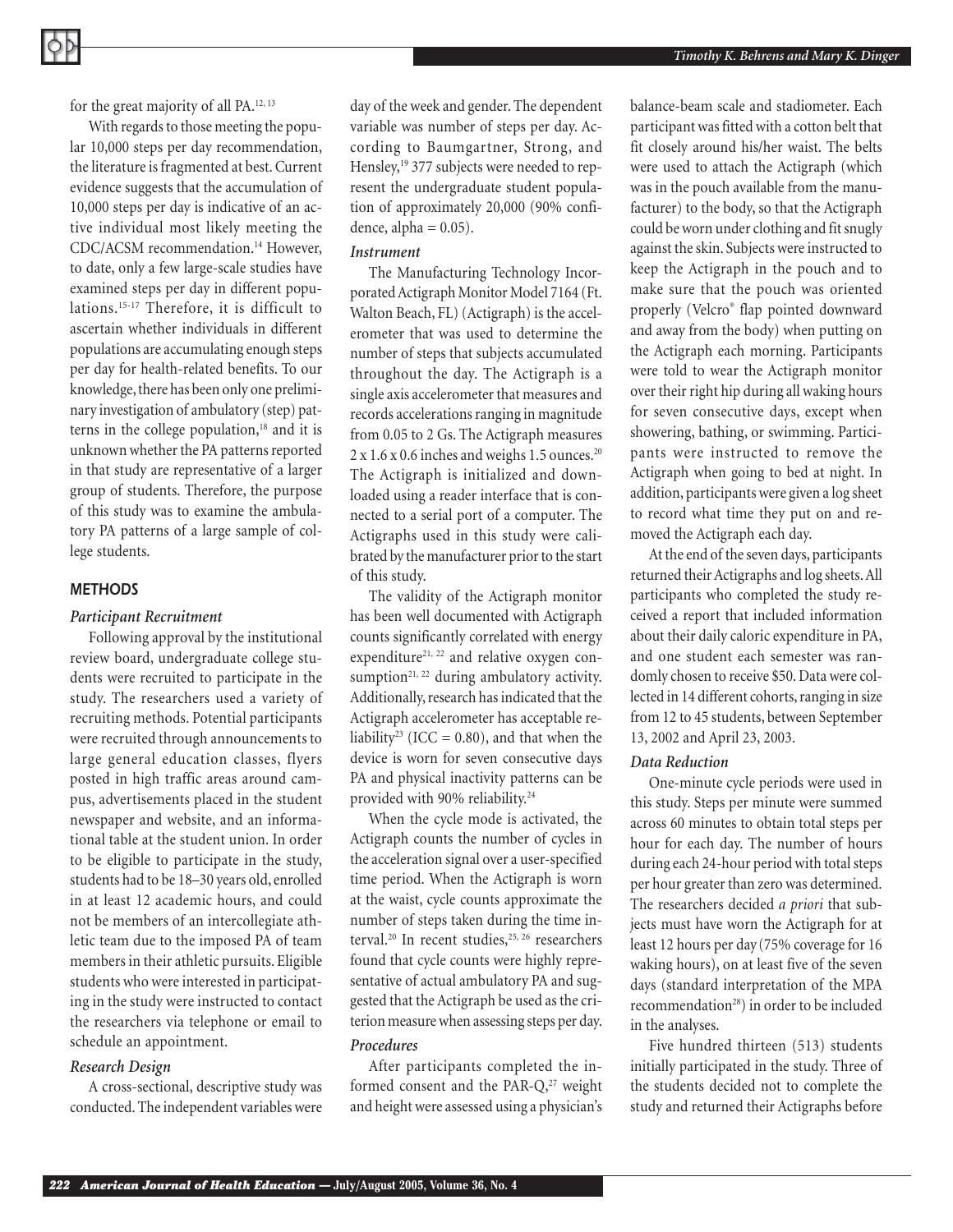the end of the week. In addition, the researchers excluded data from 10 subjects due to battery failure. This resulted in a sample of 500 students. After applying the *a priori* data inclusion criteria ( $\geq$  12 hours on  $\geq$  5 days), 441 subjects (88%) remained in the sample. These participants wore the Actigraph  $6.56 \pm 0.67$  days for  $15.86 \pm 1.29$ hours per day.

## *Data Analysis*

Descriptive statistics were calculated for the demographic and step variables. Analysis of variance (ANOVA) was used to examine the difference in steps per day by cohort. There was a significant difference in steps per day among the 14 cohorts (*F*[3, 437]=7.04, *p*=.0001); therefore, cohort was included as a factor in further statistical analyses. A two-factor ANOVA was conducted to test for differences in the number of steps by day of the week and for gender differences in steps.

Student-Newman-Keuls *post hoc* tests were used to examine significant differences. To decrease the risk of type I error, Bonferroni's method was employed to determine the appropriate alpha level given that multiple comparisons were being made.29 Six comparisons of steps per day were conducted; therefore, an alpha level of  $0.007$  (.05/6 = 0.007) was used to test for significant differences. Data are presented as means ± standard deviations.

## *RESULTS*

### *Subjects*

During the fall 2002 semester there were 19,584 full-time undergraduate students enrolled at the university. The final sample consisted of 441 students (age:  $20.05 \pm 1.82$ ) years; BMI 23.97 ± 3.79 kg/m2 ). The students in the study were representative of the university student population with regards to gender (χ<sup>2</sup> =0.44, *df*=1, *p*=0.51) and ethnicity (χ<sup>2</sup>=1.67, *df*=5, *p*=0.89; Table 1). Males (age: 20.20 ± 1.99; BMI: 25.19 ± 4 kg/m2 ) did not differ significantly from females (age: 19.92 ± 1.64; BMI: 22.91 ± 3.2 kg/m2 ) in age (*F*[1, 433] = 2.95, *p* > 0.08), but had higher BMI's than females (*F*[1,

| Characteristic   | University Population<br>$N = 19,584$ | Sample<br>$n = 441$ |  |
|------------------|---------------------------------------|---------------------|--|
|                  | $n \, (%)$                            | $n \, (%)$          |  |
| Gender           |                                       |                     |  |
| Female           | 9,603(49%)                            | 237 (53.7%)         |  |
| Male             | 9,981 (51%)                           | 204 (46.3%)         |  |
| Ethnicity        |                                       |                     |  |
| Caucasian        | 14,424 (73.6%)                        | 339 (76.8%)         |  |
| African-American | $1,208(6.2\%)$                        | 33 (7.5%)           |  |
| Hispanic         | 745 (3.8%)                            | 12(2.7%)            |  |
| Asian            | $1,048(5.4\%)$                        | $28(6.4\%)$         |  |
| Native American  | 1,449 (7.4%)                          | $17(3.9\%)$         |  |
| Other            | 710 (3.6%)                            | $12(2.7\%)$         |  |

*Table 1. Representativeness of Sample to University Population.*

*Note.* There were no significant differences in gender ( $p = 0.50$ ) or ethnicity ( $p = 0.89$ ) between the population and the sample.

#### $433$ ] = 21.06,  $p < 0.0001$ ).

#### *Daily Steps*

On average, students accumulated 11,473.87 ± 2,978.62 steps per day during the week. The highest number of steps were accrued on Friday with  $12,325.09 \pm 4,612.85$ steps and the lowest number of steps occurred on Sunday with  $9,108 \pm 4,600.15$ steps. There was a significant difference in the number of accumulated daily steps by day of the week (*F*[6, 2867]=25.64, *p*<0.0001) with Student-Newman-Keuls *post hoc* comparisons indicating that most weekdays (Monday–Friday) were different from the weekends (Saturday and Sunday; Figure 1). Therefore, the data were split into steps by weekday and weekend. A subsequent t-test revealed that students accrued more steps on the weekdays than the weekends (*t*=8.41, *df*=1, *p*=0.0001; Figure 2).

### *Steps by Gender*

When comparing the PA patterns between the genders, there was not a difference in mean steps per day for the week (*F*[1, 433]  $= 0.52$ ,  $p = 0.47$ ). Further, there was not a significant difference in steps by weekday  $(F[1, 433] = 0.76, p = 0.38)$  or steps by weekend  $(F[1, 427] = 0.16, p = 0.69;$  Figure 2).

## *10,000 Steps per Day Recommendation*

Examining the data for those meeting

and not meeting the 10,000 steps per day recommendation revealed that 297 students  $(67.35\%)$  were accumulating  $\geq 10,000$  steps per day. Moreover, there was not a significant difference between genders in the accumulation of 10,000 steps per day ( $\chi^2$  = 0.88,  $df = 1$ ,  $p = 0.35$ ), with 65.4% of females and 69.6% of males accumulating  $≥$ 10,000 steps per day.

## *DISCUSSION*

To our knowledge, this is the first largescale study to examine the daily step patterns of college students. Our results indicate that these college students accumulated 11,473.87 ± 2,978.62 steps per day and were more active on weekdays than on the weekends. Moreover, the majority of the students in this study (67.35%) accumulated ≥10,000 steps per day. Further, there were no significant differences in the daily step patterns of males and females, suggesting that total ambulatory PA does not differ between the genders.

Our findings are similar to previous research conducted among college students regarding PA step patterns. In a preliminary study investigating step patterns of a small group of college students  $(n = 31)$ , researchers reported that college students averaged 9,932.27  $\pm$  2,680.71 steps per day and that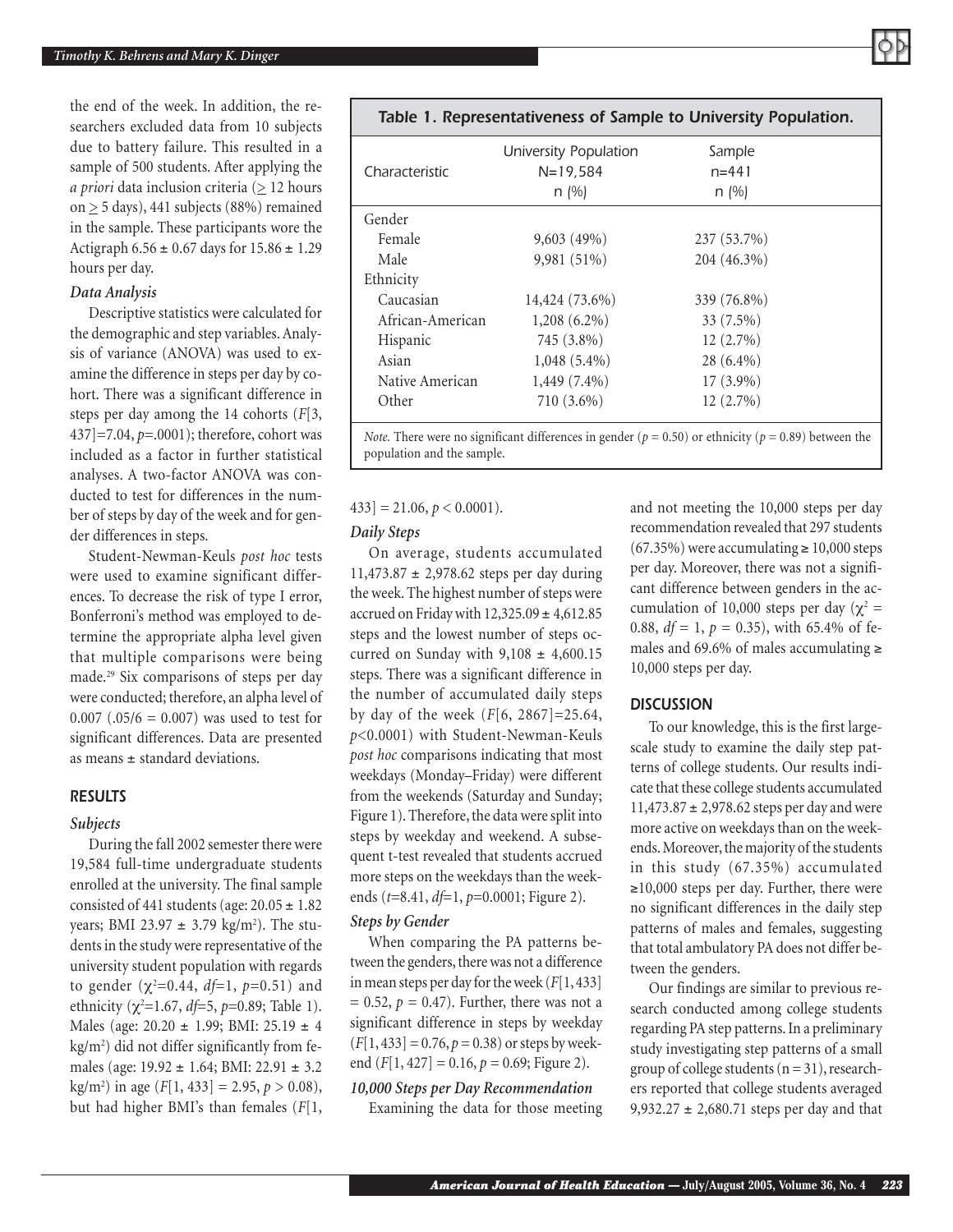*Timothy K. Behrens and Mary K. Dinger*



there were no significant differences between males and females in the amount of steps per day.<sup>18</sup> In the current study, we used Actigraph accelerometers, which are more sensitive to incremental movements<sup>25, 26</sup> than the Yamax pedometers used in the aforementioned study.<sup>18</sup> However, Le Masurier and colleagues<sup>26</sup> reported that the Yamax pedometer used by in the previous study monitoring college students<sup>18</sup> records steps within 1% of the steps monitored by the Actigraph, and as previously noted, they suggested that the Actigraph be used as a criterion measure when assessing steps.26 Since there is concordance between the two instruments, the results of the current study suggest that, in larger samples, the actual number of accrued steps may be more than previously reported in college students.

Examining the differences in PA by day of the week, Matthews and colleagues<sup>24</sup> monitored 122 healthy adults (18–79 years of age) with an Actigraph accelerometer for 21 consecutive days. Although they reported PA as accelerometer counts, and not as steps per day, they found that participants in their study were most active on Saturdays, and that in general, PA levels were higher on weekends than on weekdays. Conversely, the students in our study were most active on weekdays, with Sundays being the most physically inactive day of the week. A possible reason for the discrepancy between the studies could be attributed to the ambulatory PA of college students walking across campus. It is plausible that on weekdays these students may have walked more in the process of traveling from class to class around campus than a typical adult would in a day-to-day situation. Therefore, the steps per day values found in this population are higher during the week than that of a different population where another type of transportation is primary to ambulatory activities. Another possible reason for this discrepancy could be due to the difference in step data versus count data.

In a recent large-scale study examining steps per day in community-dwelling adults in the southeastern United States,<sup>17</sup> researchers found that the participants (male:  $N=76$ , age =  $48.4 \pm 16.3$  years; female: *N*=133, age=47.4 ± 17.5 years) accumulated significantly more steps during the week  $(6,355 \pm 3,975$  steps per day) than on the weekend  $(5,445 \pm 3,648$  steps per day). Although the students in our study were more active on the weekdays (12,004  $\pm$  146 steps per day) and weekend  $(9,923 \pm 200)$  steps per day) than the participants in the study by Tudor-Locke et al.,<sup>17</sup> the findings of our study are similar to theirs with regards to weekly ambulatory PA patterns.

Moreover, the results of our study are consistent with a review of previously published studies indicating that healthy young adults can be expected to accumulate between 7,000 and 13,000 steps per day.30 However, it is interesting to note that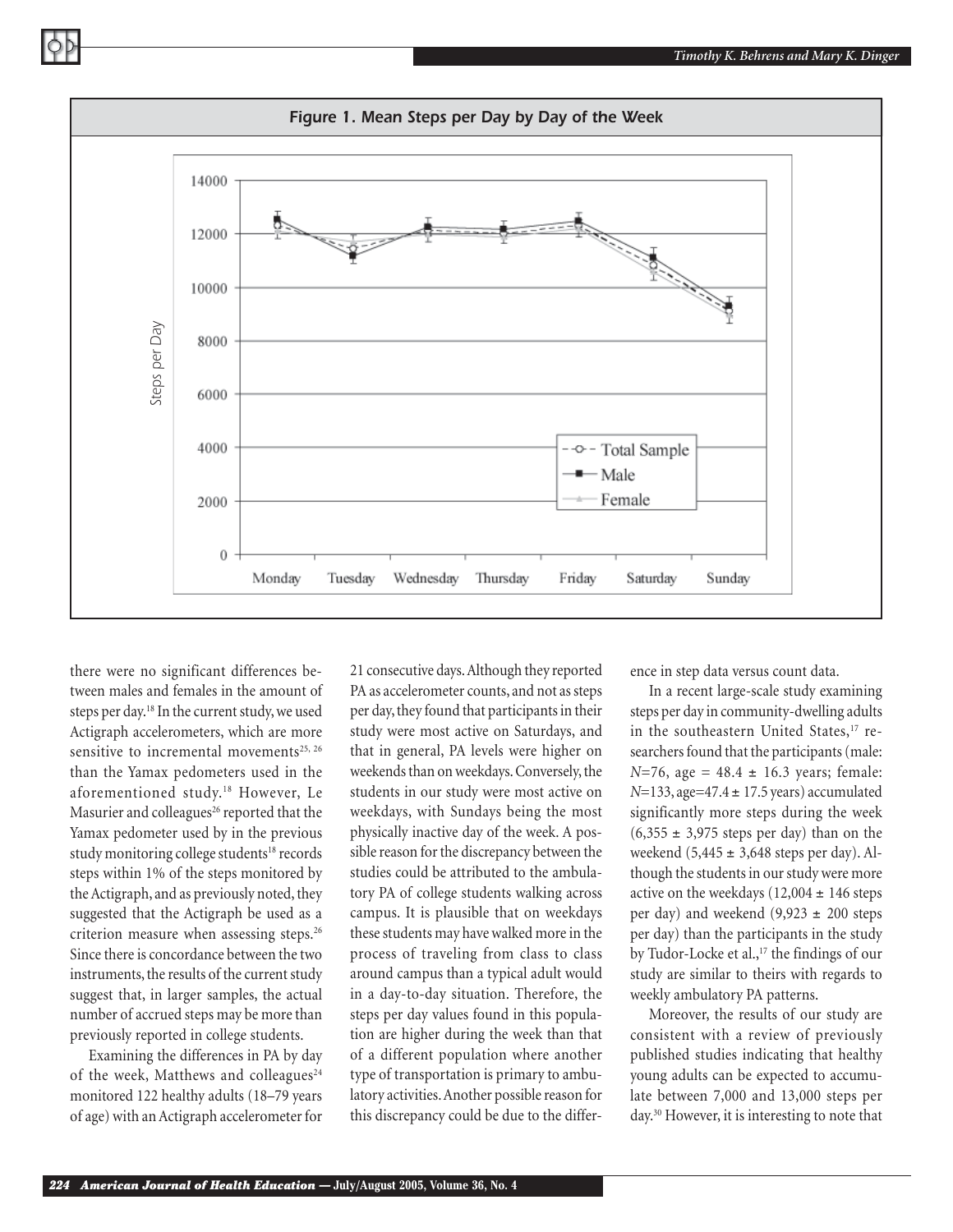

Tudor-Locke & Myers<sup>30</sup> suggested that steps, based on their review, should be fewer for females than males. Similarly, national surveillance data assessing leisure-time PA in young adults suggests that males are more active than females.<sup>8, 31</sup> In contrast, our findings indicate that there is not a gender difference in ambulatory PA. Possible reasons for this discrepancy could be due to males and females attending similar classes on campus and the ability of the Actigraph to more accurately assess ambulatory PA than questionnaires commonly used to collect national PA surveillance data.

The students that participated in the present study were all from the same university, with similar ages (18–30 years; mean age:  $20.03 \pm 1.82$  years), and are from a more localized geographical area than the other large-scale studies reviewed by Tudor-Locke & Myers.<sup>30</sup> Therefore, their PA patterns are more likely to be similar between the genders than those reviewed by Tudor-Locke and Myers.<sup>30</sup> Further, most national surveillance questionnaires assess PA during leisure time,<sup>8, 31</sup> while the Actigraph measures actual bodily movement and therefore captures all ambulatory PA throughout the day. Hence, it is plausible that when all domains of PA are considered (i.e., leisure-time, occupational, transportation, home/garden work and family care), there may not be a gender difference in ambulatory PA. This is a unique finding of this study and future research should examine total ambulatory PA for gender differences.

In most studies conducted to determine the number of daily steps necessary to obtain health benefits (i.e., the accumulation of 30 minutes of MPA that meets with the CDC/ACSM recommendation), the steps per day range has fallen between 9,000 and 11,000 accumulated steps throughout the day.32-36 Although the purpose of this study

was not to determine whether college students were meeting the CDC/ACSM recommendation, the steps per day values of these college students suggest that the majority of these college students were meeting the CDC/ACSM recommendation, as determined from previous research.<sup>32, 34, 36, 37</sup>

This study has implications for both researchers and practitioners in health education. First, because this study represents the first large-scale descriptive study of ambulatory PA patterns in college students, more large-scale studies in different geographical areas are needed to confirm the findings. In particular, researchers should examine step per day patterns, the association that has been observed between the weekend and weekday physical activity patterns, and gender differences observed when assessing accumulated steps per day in college students.

Second, future studies should attempt to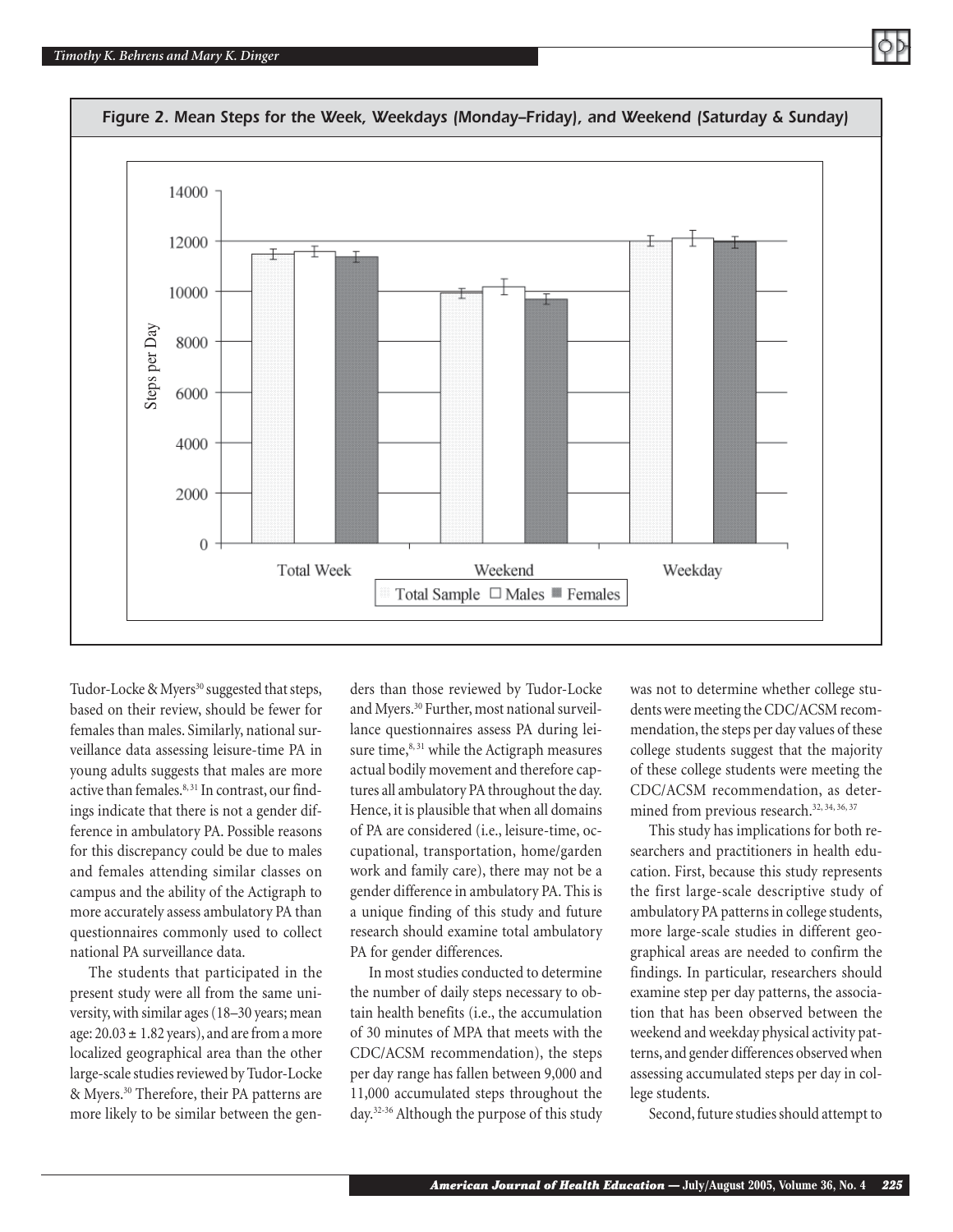assess the actual intensity and duration of ambulatory PA in order to receive health benefits. Research has demonstrated that health benefits are conveyed when PA is accumulated in bouts ≥10 minutes.38, 39 In a study exploring this issue, Le Masurier and colleagues examined 35 women who had accumulated ≥10,000 steps per day.<sup>32</sup> They found that when the women accumulated ≥10,000 steps per day, they also accrued approximately 62 minutes of MPA. However, when only bouts of  $\geq 10$  minutes were examined, the minutes of MPA leading to health benefits dropped to approximately 30 minutes, even though the women had all accumulated ≥ 10,000 steps per day.<sup>32</sup> The findings of Le Masurier and colleagues $32$  may indicate that although the majority of students in this study accumulated ≥ 10,000 steps per day, they may not be receiving the health benefits associated with MPA.

Lastly, with current research indicating that poor diet and a lack of PA are the second leading cause of death in the United States,<sup>40</sup> physical inactivity is an important public health issue. It is therefore incumbent upon health educators to increase their PA knowledge. This study can help to equip practitioners by adding to the empirical knowledge base regarding PA patterns among college students. Practitioners should advocate for more education about PA, and innovative ways of increasing PA. Advocacy that encourages environmental changes such as walking paths, college campuses and the surrounding communities that are "closed" to vehicular traffic, and encouraging university and community organizations to promote ambulatory PA such as walking and other moderate activities are areas for health education practitioners to make an impact.

The study population and the geographic area of this study are limitations that could influence the generalizability of our findings. These college students were between the ages of 18 and 30, and from the same university campus. Although this may be viewed as a shortcoming, we argue that this campus is similar in terms of walkability to most mid- to large-sized university campuses in the central region of the United States. Additionally, although these students were representative of the university population with regards to gender and ethnicity, the participants in this study were volunteers who were willing to participate in the study for an entire week. Volunteers for a PA study may be more active than the average student. If so, this would be a threat to the external validity of the findings.

To our knowledge, this cross-sectional descriptive study is the first to examine steps per day in a large group of college students. Our findings indicate that these students were accumulating  $11,473.87 \pm 2,978.62$ steps per day, surpassing the popular 10,000 steps per day recommendation, and were more active on weekdays than on weekends. Further, a unique finding of this study was that there were no differences between males and females in total ambulatory activity. Future research should examine step patterns in large representative groups of college students in other geographical areas to determine the efficacy of our findings—particularly the relationship between gender and total ambulatory activity, and weekday and weekend PA patterns. In addition, future research should attempt to describe the relationship between health benefits derived from PA and total accumulated steps per day, as well as gather qualitative information to understand why students' ambulatory PA patterns may vary.

#### *ACKNOWLEDGEMENTS*

This work was completed while the lead author was a doctoral student at the University of Oklahoma. The authors thank Scott Hawkins, MS, Genevieve Stolt-Howell, MS, Corey Wright, MS, and Julie Gosa for their assistance in data collection.

### *REFERENCES*

1. Pate RR, Pratt M, Blair SN, et al. Physical activity and public health: a recommendation from the Centers for Disease Control and Prevention and the American College of Sports Medicine. *JAMA*. 1995; 273 (5): 402–407.

2. Bauman AE. Updating the evidence that physical activity is good for health: an epidemiological review 2000–2003. *J Sci Med Sport*. 2004; 7 (1 Suppl): 6–19.

3. Hatano Y. Use of the pedometer for promoting daily walking exercise. *International Council for Health Physical Education and Recreation*. 1993; 29: 4–8.

4. de Sa P. Easy steps to shape up and slim down. *Prevention*. Vol 53; 2001: 150.

5. Gorman C. 10,000 steps. *Time*. Vol 162; 2003: 93.

6. Sansone L. Walk this way. *Woman's Day*. Vol 67; 2003: 48–53.

7. Schiller JS, Coriaty-Nelson Z, Barnes P. Early release of selected estimates based on data from the 2003 National Health Interview Survey. *National Center for Health Statistics*. Available at: http://www.cdc.gov/nchs/nhis.htm. Accessed June, 2004.

8. Centers for Disease Control and Prevention. Youth Risk Behavior Surveillance: National College Health Risk Behavior Survey—United States, 1995. *MMWR*. 1997; 46 (SS-6).

9. Casperson CJ, Pereira MA, Curran KM. Changes in physical activity patterns in the United States, by sex and cross-sectional age. *Med Sci Sports Exerc*. 2000; 32 (9): 1601–1609.

10. Ainsworth B. Practical assessment of physical activity. In: Tritschler KA, ed. *Barrow & McGee's Practical Measurement and Assessment*. 5th ed. Baltimore, MD: Lippincott, Williams, & Wilkins; 2000: 475–492.

11. Sallis JF, Saelens BE. Assessment of physical activity by self-report: status, limitations, and future directions. *Res Q Exerc Sport*. Jun 2000; 71 (2 Suppl): S1-14.

12. Centers for Disease Control and Prevention. Compliance with physical activity recommendations by walking for exercise—Michigan, 1996-1998. *MMWR*. 2000;40(25):560–565.

13. Schutz Y, Weinsier RL, Hunter GR. Assessment of free-living physical activity in humans: an overview of currently available and proposed new measures. *Obes Res*. 2001; 9 (6): 368–379.

14. Tudor-Locke C, Bassett Jr. DR. How many steps/day are enough? Preliminary pedometer indices for public health. *Sports Med*. 2004; 34 (1): 1–8.

15. Bassett DR, Schneider PL, Huntington